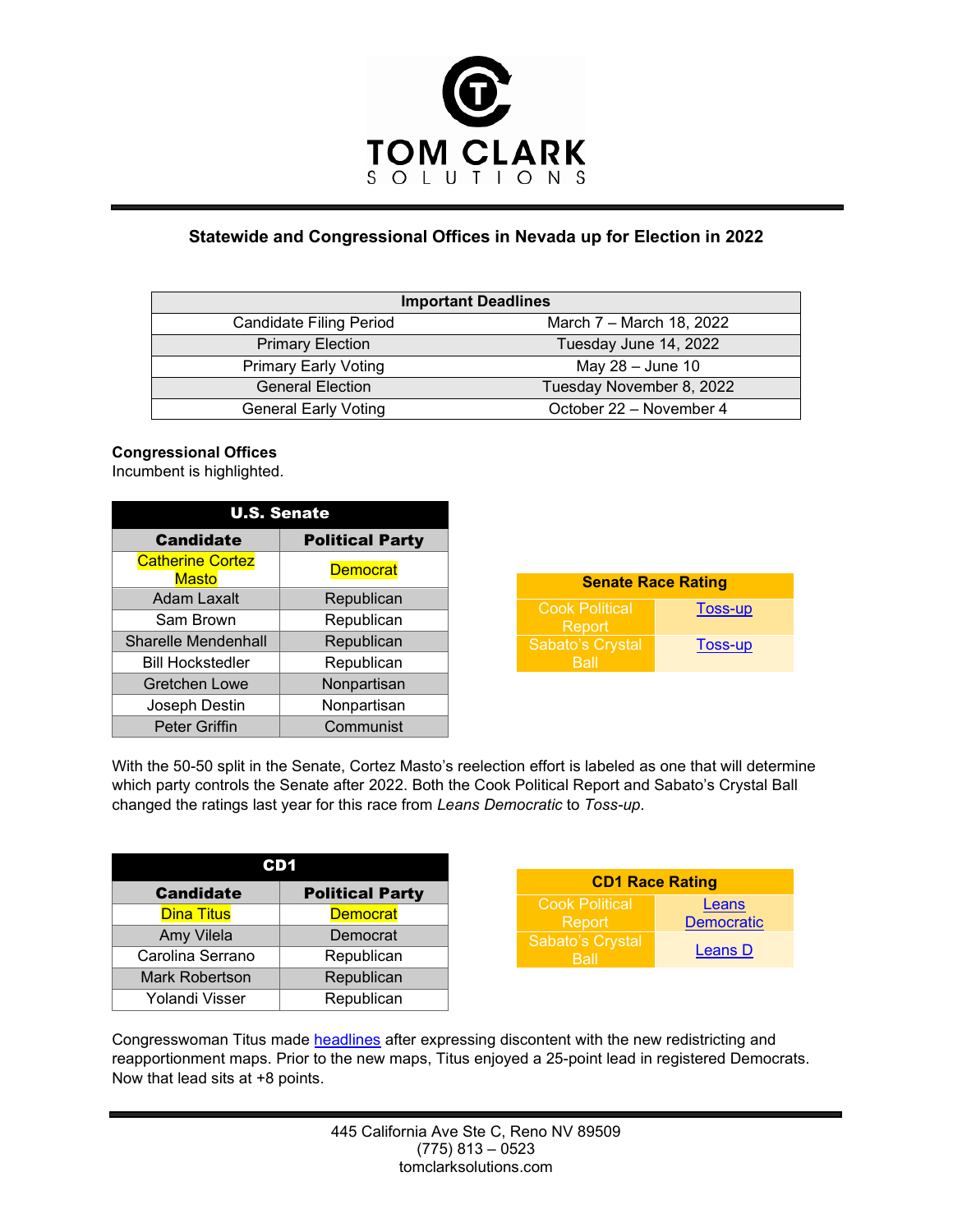

| CD2                |                        |                        |     |
|--------------------|------------------------|------------------------|-----|
|                    |                        | <b>CD2 Race Rating</b> |     |
| <b>Candidate</b>   | <b>Political Party</b> | <b>Cook Political</b>  |     |
| <b>Mark Amodei</b> | <b>Republican</b>      | Report                 | Sol |
| Jesse Hurley       | Republican             | Sabato's Crystal       |     |
| Timothy R. Hanifan | Democrat               | <b>Ball</b>            | Sa  |

CD2 remains a Republican safe district, with Amodei enjoying a +11-point lead in registered Republicans under the boundaries of the new maps.

| <b>Candidate</b>       | <b>Political Party</b> |  |
|------------------------|------------------------|--|
| <b>Susie Lee</b>       | <b>Democrat</b>        |  |
| <b>Randell Hynes</b>   | Democrat               |  |
| April Becker           | Republican             |  |
| Noah Malgeri           | Republican             |  |
| John Kovacs            | Republican             |  |
| <b>Reinier Prijten</b> | Republican             |  |
| <b>Clark Bossert</b>   | Republican             |  |

| <b>CD3 Race Rating</b>   |                   |
|--------------------------|-------------------|
| <b>Cook Political</b>    | Leans             |
| Report                   | <b>Democratic</b> |
| Sabato's Crystal<br>Rall | <b>Leans D</b>    |

Solid R

Safe R

Prior to the new maps, the district had a near even split between registered Democrats and Republicans. Under the new maps, the district now has almost a 7-point lead in Democratic registrants. However, this district remains one of the most competitive in the country. The NRCC has included this race as a target in their 2022 election efforts. Read more [here.](https://www.nrcc.org/2021/11/03/nrcc-expands-offensive-map-announces-13-new-targets/)

| D4!                    |                        |  |
|------------------------|------------------------|--|
| <b>Candidate</b>       | <b>Political Party</b> |  |
| <b>Steven Horsford</b> | <b>Democrat</b>        |  |
| <b>Samuel Peters</b>   | Republican             |  |
| Jessie Vargas          | Republican             |  |
| <b>Annie Black</b>     | Republican             |  |
| Chance Bonaventura     | Republican             |  |
| John Johnson           | Nonpartisan            |  |

| <b>CD4 Race Rating</b>   |                   |
|--------------------------|-------------------|
| <b>Cook Political</b>    | Leans             |
| Report                   | <b>Democratic</b> |
| Sabato's Crystal<br>Rall | <b>Leans D</b>    |

The new maps double the number of registered Democrats residing in CD4, increasing the vote margin from +4 points to +8 points. The NRCC has also included this district as a target in their 2022 election efforts. Read more [here.](https://www.nrcc.org/2021/11/03/nrcc-expands-offensive-map-announces-13-new-targets/)

> 445 California Ave Ste C, Reno NV 89509 (775) 813 – 0523 tomclarksolutions.com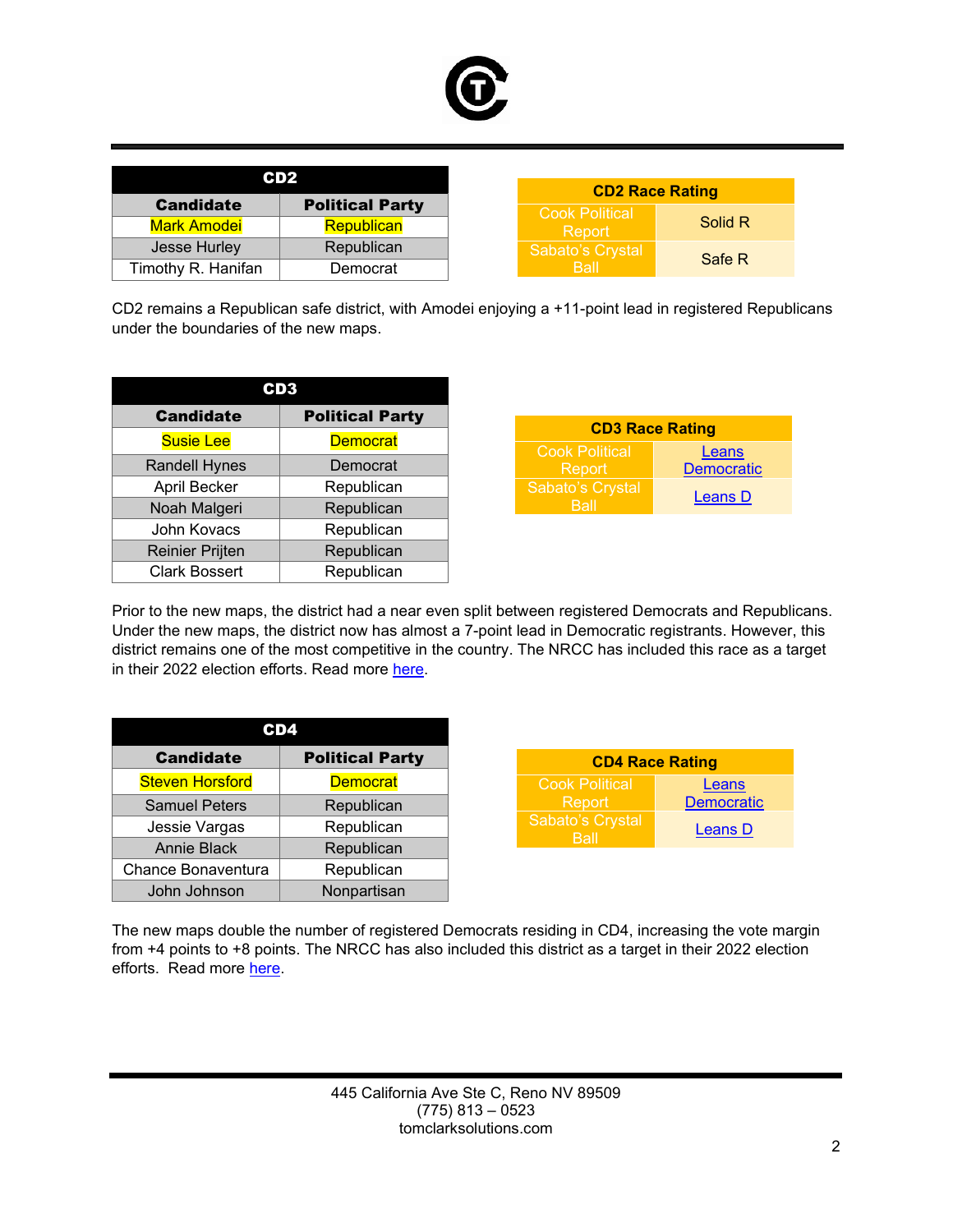

## **Nevada Constitutional Officers**

Incumbent is highlighted.

| Governor             |                        |  |
|----------------------|------------------------|--|
| <b>Candidate</b>     | <b>Political Party</b> |  |
| <b>Steve Sisolak</b> | <b>Democrat</b>        |  |
| Joe Lombardo         | Republican             |  |
| Dean Heller          | Republican             |  |
| John Lee             | Republican             |  |
| Michele Fiore        | Republican             |  |
| <b>Joey Gilbert</b>  | Republican             |  |
| <b>Guy Nohra</b>     | Republican             |  |
| <b>Fred Simon</b>    | Republican             |  |
| Barak Zilberberg     | Republican             |  |
| <b>Tom Heck</b>      | Republican             |  |

| <b>Gov Race Rating</b>          |         |
|---------------------------------|---------|
| 'Cook Political<br>Report       | Toss-up |
| <b>Sabato's Crystal</b><br>Rall | Toss-up |

According to a press release by Governor Sisolak's campaign team, the Governor is starting 2022 with \$8.28 million cash on hand after raising \$4.45 million in 2021. As reported by Fox News, Joe Lombardo's campaign has raised \$3.1 million since entering the race in June 2020. Read more [here.](https://www.foxnews.com/politics/nevada-gop-governor-candidate-lombardo-fundraising-record) Dean Heller's campaign reported raising \$650k in 2021, with \$265k cash on hand. John Lee's campaign reported raising \$1.59m (incl. \$1m personal loan) in 2021 and has \$798k cash on hand. Michele Fiore's campaign announced that she raised "nearly \$700k." According to Joey Gilbert's 4 th quarter C&E Report, his campaign raised \$325k in 2021 and has \$65k cash on hand. Guy Nohra's campaign reported raising \$1.3m in 2021, with \$600k cash on hand.

| <b>Lieutenant Governor</b> |                        |
|----------------------------|------------------------|
| <b>Candidate</b>           | <b>Political Party</b> |
| <b>Lisa Cano Burkhead</b>  | <b>Democrat</b>        |
| Debra March                | Democrat               |
| Kimi Cole                  | Democrat               |
| <b>Stavros Anthony</b>     | Republican             |
| Dan Schwartz               | Republican             |
| <b>Mack Miller</b>         | Republican             |

| <b>Attorney General</b> |                        |
|-------------------------|------------------------|
| <b>Candidate</b>        | <b>Political Party</b> |
| <b>Aaron Ford</b>       | <b>Democrat</b>        |
| Sigal Chattah           | Republican             |

Governor Sisolak appointed Cano Burkhead just over a month ago after Kate Marshall resigned from the position last year to work for the White House. Debra March is the outgoing mayor of Henderson and has already been endorsed by the Nevada State Democratic Party. Kimi Cole, if elected, would be the first openly transgender women elected to any statewide office in Nevada.

Sabato's Crystal Ball has labeled the AG race in Nevada as one of the 6 most competitive in the country. Read more [here.](https://centerforpolitics.org/crystalball/articles/the-battles-for-attorney-general/)